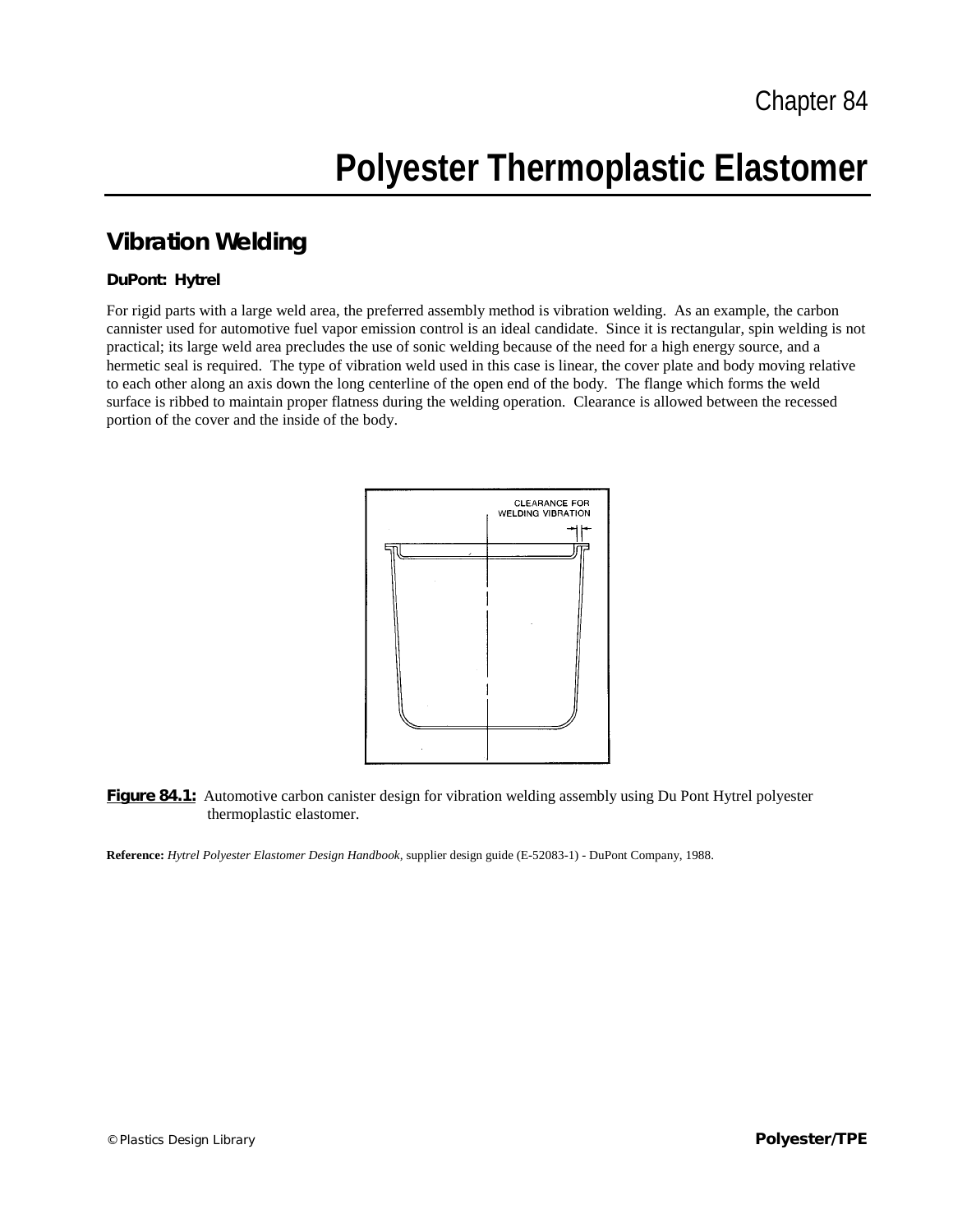### **Coining**

#### **DuPont: Hytrel**

Coining can be used as an assembly method for Hytrel polyester thermoplastic elastomer. In this example, a housing is coined near the cover portion so that it can be permanently closed and sealed. The advantage of the coining method is that the coined section, though only one-quarter the thickness of the adjoining walls, has equivalent strength. This would not be true were the hinge area molded with a 1.38 mm [15 mil] wall.





**Reference:** *Hytrel Polyester Elastomer Design Handbook,* supplier design guide (E-52083-1) - DuPont Company, 1988.